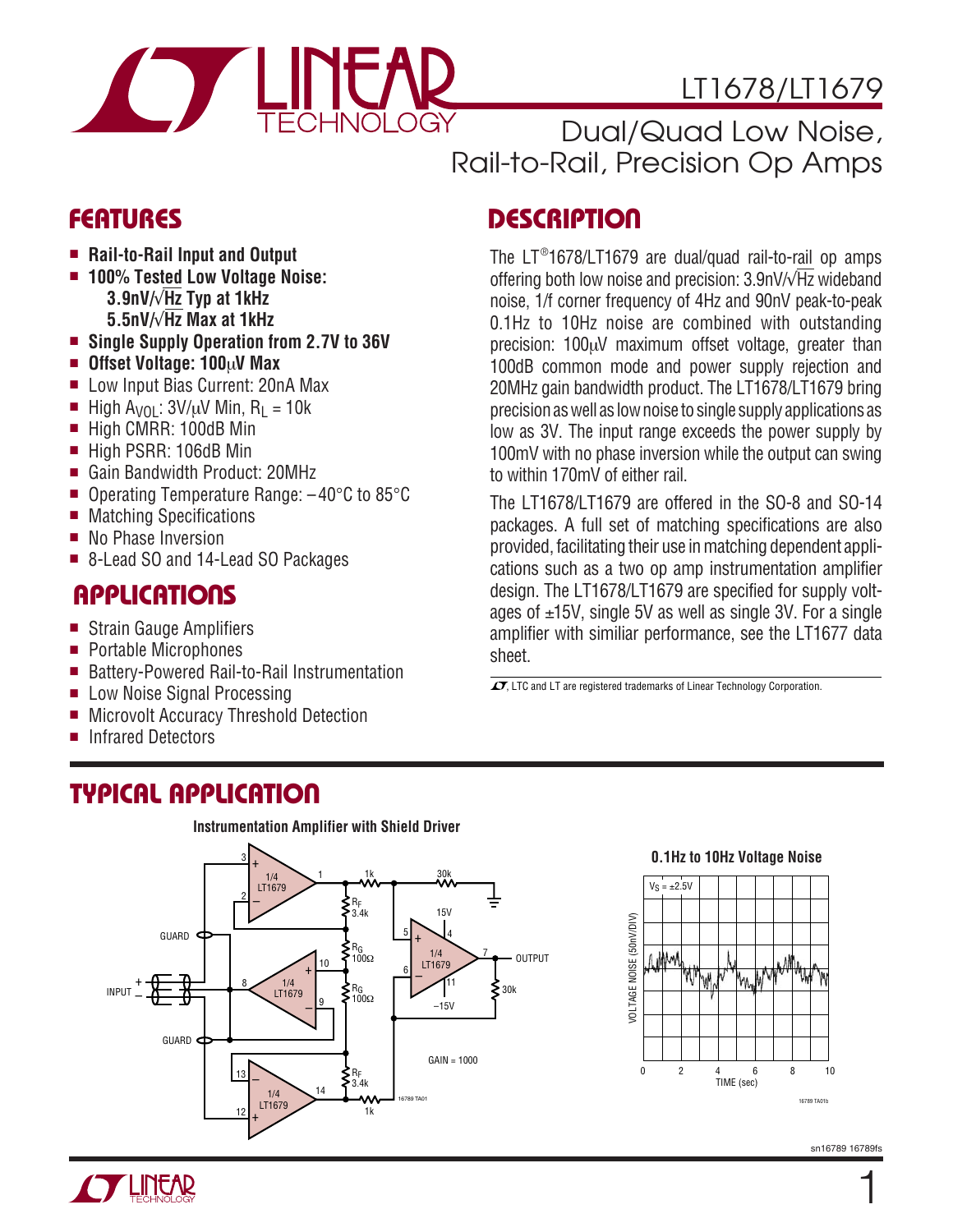# **ABSOLUTE MAXIMUM RATINGS**

#### **(Note 1)**

Supply Voltage ...................................................... ±18V Input Voltages (Note 2) ............ 0.3V Beyond Either Rail Differential Input Current (Note 2) ...................... ± 25mA Output Short-Circuit Duration (Note 3) ............ Indefinite Storage Temperature Range ................. –65°C to 150°C

# **PACKAGE/ORDER INFORMATION**



Consult LTC Marketing for parts specified with wider operating temperature ranges.

# **ELECTRICAL CHARACTERISTICS** The  $\bullet$  denotes the specifications which apply over the full operating

temperature range, otherwise specifications are at  $T_A = 25^\circ \text{C}$ .  $V_S = 3V$ ,  $V_{CM} = V_0 = 1.7V$ ;  $V_S = 5V$ ,  $V_{CM} = V_0 = 2.5V$  unless **otherwise noted.**

| <b>SYMBOL</b>                                      | <b>PARAMETER</b>                     | <b>CONDITIONS (Note 6)</b>                                                                                                                                                                     | MIN                     | <b>TYP</b>                    | <b>MAX</b>           | <b>UNITS</b>   |
|----------------------------------------------------|--------------------------------------|------------------------------------------------------------------------------------------------------------------------------------------------------------------------------------------------|-------------------------|-------------------------------|----------------------|----------------|
| $V_{OS}$                                           | Input Offset Voltage                 | (Note 11)<br>$0^{\circ}C \leq T_A \leq 70^{\circ}C$<br>$-40^{\circ}$ C $\leq$ T <sub>A</sub> $\leq$ 85°C                                                                                       |                         | 35<br>55<br>75                | 100<br>270<br>350    | μV<br>μV<br>μV |
|                                                    |                                      | $V_S = 5V$ , $V_{CM} = V_S + 0.1V$<br>$V_S = 5V$ , $V_{CM} = V_S - 0.3V$ , $0^{\circ}C \le T_A \le 70^{\circ}C$<br>$V_S = 5V$ , $V_{CM} = V_S - 0.3V$ , $-40^{\circ}C \le T_A \le 85^{\circ}C$ |                         | 150<br>180<br>200             | 550<br>750<br>1000   | μV<br>μV<br>μV |
|                                                    |                                      | $V_S = 5V$ , $V_{CM} = -0.1V$<br>$V_S = 5V$ , $V_{CM} = 0V$ , $0^{\circ}C \le T_A \le 70^{\circ}C$<br>$V_S = 5V$ , $V_{CM} = 0V$ , $-40^{\circ}C \le T_A \le 85^{\circ}C$                      |                         | 1.5<br>1.8<br>2.0             | 30<br>45<br>50       | mV<br>mV<br>mV |
| $\Delta V_{OS}$<br>$\overline{\Delta \text{Temp}}$ | Average Input Offset Drift (Note 10) |                                                                                                                                                                                                |                         | 0.40                          | 3                    | $\mu$ V/°C     |
| $\mathsf{I}_{\mathsf{B}}$                          | Input Bias Current                   | (Note 11)<br>$0^{\circ}C \leq T_A \leq 70^{\circ}C$<br>$-40^{\circ}C \leq T_A \leq 85^{\circ}C$                                                                                                |                         | ±2<br>±3<br>$\pm 7$           | ±20<br>±35<br>±50    | nA<br>nA<br>пA |
|                                                    |                                      | $V_S = 5V$ , $V_{CM} = V_S + 0.1V$<br>$V_S = 5V$ , $V_{CM} = V_S - 0.3V$ , $0^{\circ}C \le T_A \le 70^{\circ}C$<br>$V_S = 5V$ , $V_{CM} = V_S - 0.3V$ , $-40^{\circ}C \le T_A \le 85^{\circ}C$ |                         | 0.19<br>0.19<br>0.25          | 0.40<br>0.60<br>0.75 | μA<br>μA<br>μA |
|                                                    |                                      | $V_S = 5V$ , $V_{CM} = -0.1V$<br>$V_S = 5V$ , $V_{CM} = 0V$ , $0^{\circ}C \leq T_A \leq 70^{\circ}C$<br>$V_S = 5V$ , $V_{CM} = 0V$ , $-40^{\circ}C \le T_A \le 85^{\circ}C$                    | $-5$<br>$-8.4$<br>$-10$ | $-0.41$<br>$-0.45$<br>$-0.47$ |                      | μA<br>μA<br>μA |

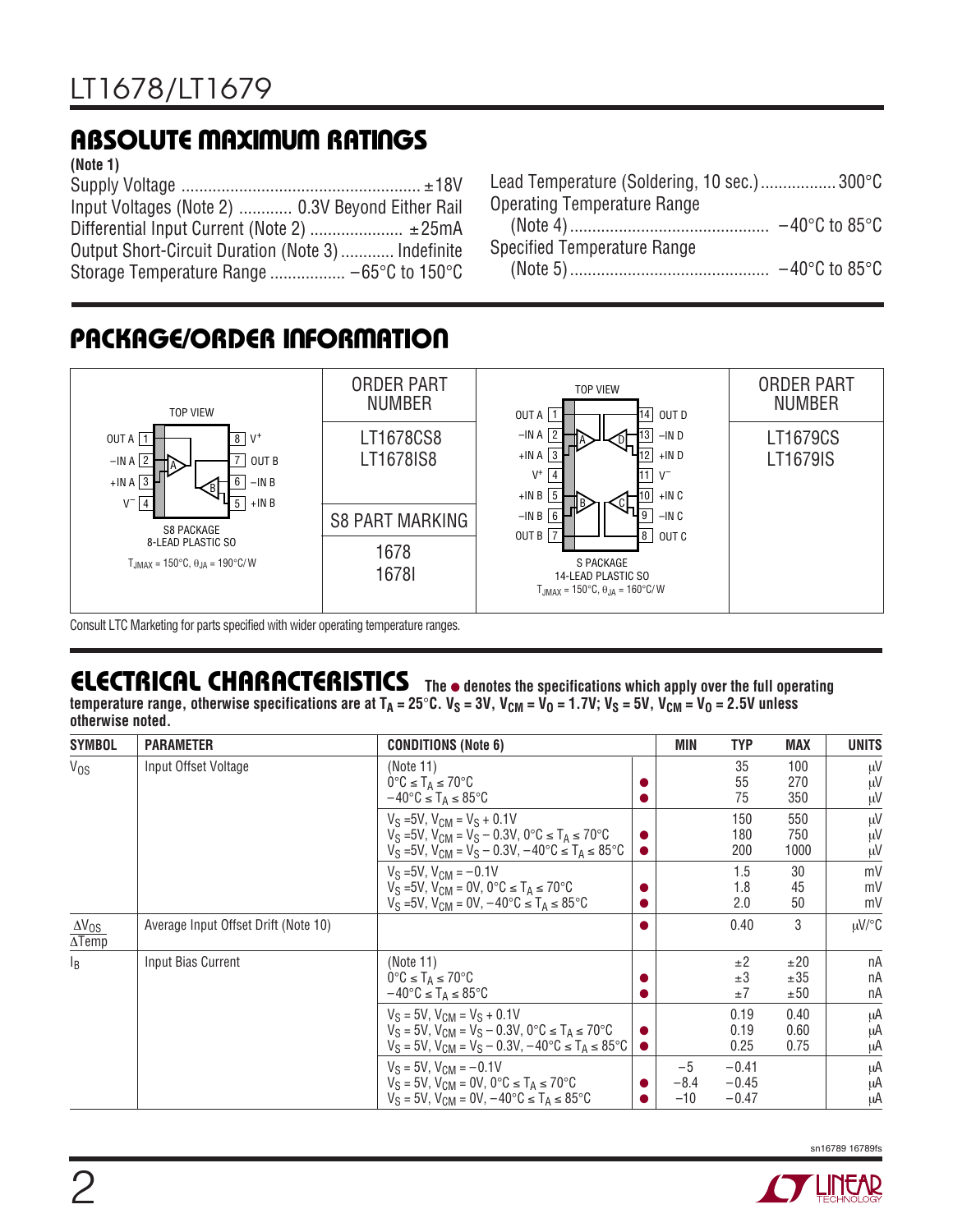**The** ● **denotes the specifications which apply over the full operating** temperature range, otherwise specifications are at T<sub>A</sub> = 25°C. V<sub>S</sub> = 3V, V<sub>CM</sub> = V<sub>O</sub> = 1.7V; V<sub>S</sub> = 5V, V<sub>CM</sub> = V<sub>O</sub> = 2.5V unless **otherwise noted.**

| <b>SYMBOL</b>         | <b>PARAMETER</b>                     | <b>CONDITIONS (Note 6)</b>                                                                                           |           | <b>MIN</b>   | <b>TYP</b>     | <b>MAX</b>   | <b>UNITS</b>                     |
|-----------------------|--------------------------------------|----------------------------------------------------------------------------------------------------------------------|-----------|--------------|----------------|--------------|----------------------------------|
| $I_{OS}$              | Input Offset Current                 | (Note 11)                                                                                                            |           |              | 4              | 25           | nA                               |
|                       |                                      | $0^{\circ}C \leq T_A \leq 70^{\circ}C$                                                                               |           |              | 5<br>8         | 35<br>55     | nA                               |
|                       |                                      | $-40^{\circ}$ C $\leq$ T <sub>A</sub> $\leq$ 85 $^{\circ}$ C<br>$V_S = 5V$ , $V_{CM} = V_S + 0.1V$                   |           |              | 6              | 30           | nA                               |
|                       |                                      | $V_S = 5V$ , $V_{CM} = V_S - 0.3V$ , $0^{\circ}C \le T_A \le 70^{\circ}C$                                            |           |              | 10             | 40           | nA<br>nA                         |
|                       |                                      | $V_S = 5V$ , $V_{CM} = V_S - 0.3V$ , $-40^{\circ}C \le T_A \le 85^{\circ}C$                                          | $\bullet$ |              | 15             | 65           | nA                               |
|                       |                                      | $V_S = 5V$ , $V_{CM} = -0.1V$                                                                                        |           |              | 0.1            | 1.6          | μA                               |
|                       |                                      | $V_S = 5V$ , $V_{CM} = 0V$ , $0^{\circ}C \le T_A \le 70^{\circ}C$                                                    |           |              | 0.1            | 2.0          | μA                               |
|                       |                                      | $V_S = 5V$ , $V_{CM} = 0V$ , $-40^{\circ}C \le T_A \le 85^{\circ}C$                                                  |           |              | 0.15           | 2.4          | μA                               |
| $e_n$                 | Input Noise Voltage                  | 0.1Hz to 10Hz (Note 7)<br>$V_{CM} = V_S$                                                                             |           |              | 90<br>180      |              | $nV_{P-P}$<br>$nV_{P-P}$         |
|                       |                                      | $V_{CM} = 0V$                                                                                                        |           |              | 1600           |              | $nV_{P-P}$                       |
|                       | Input Noise Voltage Density (Note 8) | $f_0 = 10$ Hz                                                                                                        |           |              | 4.4            |              | $nV/\sqrt{Hz}$                   |
|                       |                                      | $V_{CM} = V_S$ , $f_0 = 10Hz$                                                                                        |           |              | 6.6            |              | $nV/\sqrt{Hz}$                   |
|                       |                                      | $V_{CM} = 0V$ , $f_0 = 10Hz$                                                                                         |           |              | 19             |              | $nV/\sqrt{Hz}$                   |
|                       |                                      | $f0 = 1$ kHz                                                                                                         |           |              | 3.9            | 5.5          | $nV/\sqrt{Hz}$                   |
|                       |                                      | $V_{CM} = V_S$ , $f_0 = 1$ kHz<br>$V_{CM} = 0V$ , $f_0 = 1kHz$                                                       |           |              | 5.3<br>9       |              | $nV/\sqrt{Hz}$<br>$nV/\sqrt{Hz}$ |
|                       | Input Noise Current Density          | $f_0 = 10$ Hz                                                                                                        |           |              | 1.2            |              | $pA/\sqrt{Hz}$                   |
| $I_{n}$               |                                      | $f0 = 1$ kHz                                                                                                         |           |              | 0.3            |              | pA/ $\sqrt{Hz}$                  |
| <b>V<sub>CM</sub></b> | Input Voltage Range                  |                                                                                                                      |           | $-0.1$       |                | $V_S + 0.1V$ | $\vee$                           |
|                       |                                      |                                                                                                                      |           | 0            |                | $V_S - 0.3V$ | $\vee$                           |
| $R_{IN}$              | Input Resistance                     | Common Mode                                                                                                          |           |              | $\overline{2}$ |              | GΩ                               |
| $C_{\text{IN}}$       | Input Capacitance                    |                                                                                                                      |           |              | 4.2            |              | pF                               |
| <b>CMRR</b>           | Common Mode Rejection Ratio          | $V_S = 5V$ , $V_{CM} = 1.9V$ to 3.9V                                                                                 |           | 98           | 120            |              | dB                               |
|                       |                                      | $V_S = 5V$ , $V_{CM} = 1.9V$ to 3.9V                                                                                 |           | 92           | 120            |              | dB                               |
| <b>PSRR</b>           | Power Supply Rejection Ratio         | $V_S = 2.7V$ to 36V, $V_{CM} = V_0 = 1.7V$                                                                           |           | 100<br>98    | 125            |              | dB                               |
|                       |                                      | $V_S = 3.1V$ to 36V, $V_{CM} = V_0 = 1.7V$                                                                           |           |              | 120            |              | dB                               |
| A <sub>VOL</sub>      | Large-Signal Voltage Gain            | $V_S = 3V$ , R <sub>L</sub> = 10k, $V_0 = 2.5V$ to 0.7V                                                              |           | 0.6<br>0.3   | 3<br>2         |              | $V/\mu V$<br>$V/\mu V$           |
|                       |                                      | $V_S = 3V$ , R <sub>L</sub> = 2k, V <sub>O</sub> = 2.2V to 0.7V                                                      |           | 0.5          | 3              |              | $V/\mu V$                        |
|                       |                                      | $0^{\circ}C \leq T_A \leq 70^{\circ}C$                                                                               |           | 0.4          | 0.9            |              | $V/\mu V$                        |
|                       |                                      | $-40^{\circ}$ C $\leq$ T <sub>A</sub> $\leq$ 85 $^{\circ}$ C                                                         |           | 0.4          | 0.8            |              | $V/\mu V$                        |
|                       |                                      | $V_S = 3V$ , R <sub>L</sub> = 600 $\Omega$ , V <sub>0</sub> = 2.2V to 0.7V                                           |           | 0.20         | 0.43           |              | $V/\mu V$                        |
|                       |                                      | $0^{\circ}C \leq T_A \leq 70^{\circ}C$<br>$-40^{\circ}C \leq T_A \leq 85^{\circ}C$                                   |           | 0.15<br>0.10 | 0.40<br>0.35   |              | $V/\mu V$<br>$V/\mu V$           |
|                       |                                      | $V_S = 5V$ , R <sub>L</sub> = 10k, $V_0 = 4.5V$ to 0.7V                                                              |           | 1            | 3.8            |              | $V/\mu V$                        |
|                       |                                      | $0^{\circ}$ C < T <sub>A</sub> < 70 $^{\circ}$ C                                                                     |           | 0.6          | 2              |              | $V/\mu V$                        |
|                       |                                      | $-40 < T_A < 85^{\circ}$ C                                                                                           |           | 0.3          | $\overline{2}$ |              | $V/\mu V$                        |
|                       |                                      | $V_S = 5V$ , R <sub>1</sub> = 2k, $V_O = 4.2V$ to 0.7V                                                               |           | 0.7          | 3.5            |              | $V/\mu V$                        |
|                       |                                      | $0^{\circ}C \leq T_A \leq 70^{\circ}C$                                                                               |           | 0.6          | 3.2            |              | $V/\mu V$                        |
|                       |                                      | $-40^{\circ}C \leq T_A \leq 85^{\circ}C$                                                                             |           | 0.5          | 3.0            |              | $V/\mu V$                        |
|                       |                                      | $V_S = 5V$ , R <sub>L</sub> = 600 $\Omega$ , V <sub>0</sub> = 4.2V to 0.7V<br>$0^{\circ}C \leq T_A \leq 70^{\circ}C$ |           | 0.6<br>0.5   | 3.0<br>2.8     |              | $V/\mu V$<br>$V/\mu V$           |
|                       |                                      | $-40^{\circ}C \leq T_A \leq 85^{\circ}C$                                                                             |           | 0.4          | 2.5            |              | $V/\mu V$                        |
| $V_{OL}$              | Output Voltage Swing Low (Note 11)   | Above GND                                                                                                            |           |              |                |              |                                  |
|                       |                                      | $I_{SINK} = 0.1mA$                                                                                                   |           |              | 80             | 170          | mV                               |
|                       |                                      | $0^{\circ}C \leq T_A \leq 70^{\circ}C$<br>$-40^{\circ}C \leq T_A \leq 85^{\circ}C$                                   |           |              | 125<br>130     | 200<br>250   | mV<br>mV                         |
|                       |                                      |                                                                                                                      |           |              |                |              |                                  |

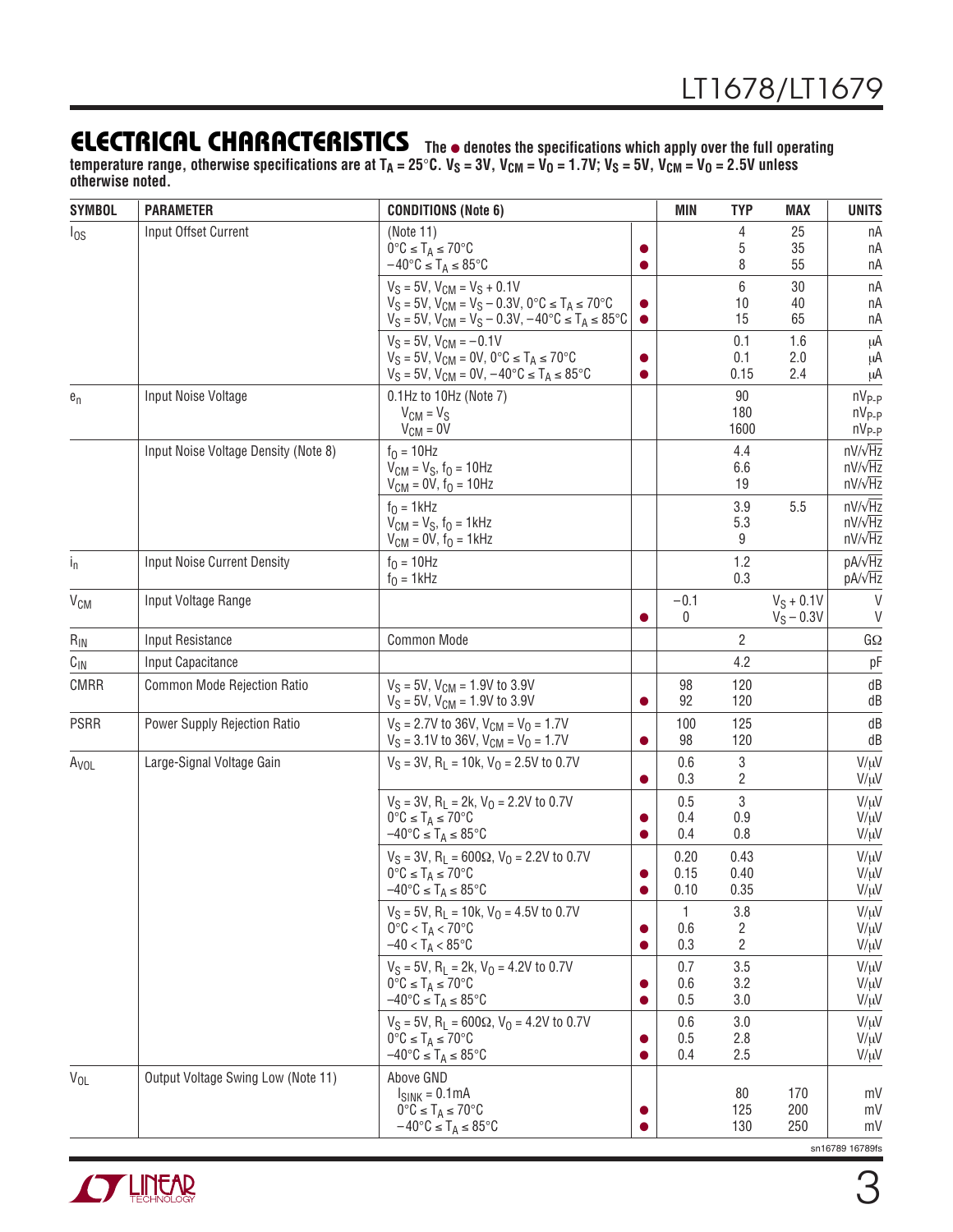**The** ● **denotes the specifications which apply over the full operating** temperature range, otherwise specifications are at T<sub>A</sub> = 25°C. V<sub>S</sub> = 3V, V<sub>CM</sub> = V<sub>O</sub> = 1.7V; V<sub>S</sub> = 5V, V<sub>CM</sub> = V<sub>O</sub> = 2.5V unless **otherwise noted.**

| <b>SYMBOL</b>          | <b>PARAMETER</b>                                             | <b>CONDITIONS (Note 6)</b>                                                                                                                        |   | MIN           | <b>TYP</b>               | <b>MAX</b>                  | <b>UNITS</b>                        |
|------------------------|--------------------------------------------------------------|---------------------------------------------------------------------------------------------------------------------------------------------------|---|---------------|--------------------------|-----------------------------|-------------------------------------|
| $V_{OL}$               | Output Voltage Swing Low (Note 11)                           | Above GND<br>$I_{SINK} = 2.5mA$<br>$0^{\circ}C \leq T_A \leq 70^{\circ}C$<br>$-40^{\circ}C \leq T_A \leq 85^{\circ}C$                             |   |               | 170<br>195<br>205        | 250<br>320<br>350           | mV<br>mV<br>mV                      |
|                        |                                                              | Above GND<br>$I_{SINK} = 10mA$<br>$0^{\circ}C \leq T_A \leq 70^{\circ}C$<br>$-40^{\circ}C \leq T_A \leq 85^{\circ}C$                              |   |               | 370<br>440<br>465        | 600<br>720<br>770           | mV<br>mV<br>mV                      |
| V <sub>OH</sub>        | Output Voltage Swing High (Note 11)                          | Below V <sub>S</sub><br>$I_{\text{SOURCE}} = 0.1 \text{mA}$<br>$0^{\circ}C \leq T_A \leq 70^{\circ}C$<br>$-40^{\circ}C \leq T_A \leq 85^{\circ}C$ |   |               | 75<br>85<br>93           | 150<br>200<br>250           | mV<br>mV<br>mV                      |
|                        |                                                              | Below V <sub>S</sub><br>$I_{\text{SOURCE}} = 2.5 \text{mA}$<br>$0^{\circ}C \leq T_A \leq 70^{\circ}C$<br>$-40^{\circ}C \leq T_A \leq 85^{\circ}C$ |   |               | 110<br>195<br>205        | 250<br>350<br>375           | mV<br>mV<br>mV                      |
|                        |                                                              | Below V <sub>S</sub><br>$I_{\text{SOURCE}} = 10 \text{mA}$<br>$0^{\circ}C \leq T_A \leq 70^{\circ}C$<br>$-40^{\circ}C \leq T_A \leq 85^{\circ}C$  |   |               | 170<br>200<br>230        | 400<br>500<br>550           | mV<br>mV<br>mV                      |
| $I_{SC}$               | Output Short-Circuit Current (Note 3)                        | $V_S = 3V$                                                                                                                                        |   | 15<br>13      | 22<br>19                 |                             | mA<br>mA                            |
|                        |                                                              | $V_S = 5V$                                                                                                                                        |   | 18<br>14      | 29<br>25                 |                             | mA<br>mA                            |
| SR                     | Slew Rate (Note 13)                                          | $A_V = -1$ , $R_L = 10k$<br>$R_L = 10k$ , 0°C $\leq T_A \leq 70$ °C<br>$R_L = 10k, -40^{\circ}C \leq T_A \leq 85^{\circ}C$                        |   | 4<br>3.5<br>3 | 6<br>5.8<br>5.5          |                             | $V/\mu s$<br>$V/\mu s$<br>$V/\mu s$ |
| GBW                    | Gain Bandwidth Product (Note 11)                             | $f_0 = 100$ kHz<br>$f_0 = 100$ kHz                                                                                                                |   | 13<br>12.5    | 20<br>19                 |                             | <b>MHz</b><br><b>MHz</b>            |
| $t_{\rm S}$            | <b>Settling Time</b>                                         | 2V Step 0.1%, $A_V = +1$<br>2V Step $0.01\%$ , $A_V = +1$                                                                                         |   |               | 1.4<br>2.4               |                             | μS<br>μS                            |
| R <sub>0</sub>         | Open-Loop Output Resistance<br>Closed-Loop Output Resistance | $I_{\text{OUT}} = 0$<br>$A_V = 100$ , $f = 10kHz$                                                                                                 |   |               | 100<br>1                 |                             | Ω<br>Ω                              |
| Is                     | Supply Current per Amplifier (Note 12)                       |                                                                                                                                                   |   |               | $\mathbf{2}$<br>2.5      | 3.4<br>3.8                  | mA<br>mA                            |
| $\Delta V_{OS}$        | Offset Voltage Match<br>(Notes 11, 15)                       | $0^{\circ}C \leq T_A \leq 70^{\circ}C$<br>$-40^{\circ}C \leq T_A \leq 85^{\circ}C$                                                                | 0 |               | 35<br>55<br>75           | 150<br>400<br>525           | $\mu V$<br>μV<br>μV                 |
| $\Delta$ IB+           | Noninverting Bias Current Match<br>(Notes 11, 15)            | $0^{\circ}C \leq T_A \leq 70^{\circ}C$<br>$-40^{\circ}C \leq T_A \leq 85^{\circ}C$                                                                | 0 |               | ±2<br>$\pm 3$<br>$\pm 7$ | ±30<br>$\pm 55$<br>$\pm 75$ | пA<br>nA<br>nA                      |
| $\Delta \textsf{CMRR}$ | <b>Common Mode Rejection Match</b><br>(Notes 11, 14, 15)     | $V_S = 5V$ , $V_{CM} = 1.9V$ to 3.9V                                                                                                              |   | 94<br>88      | 110<br>110               |                             | dB<br>dB                            |
| $\Delta \mathsf{PSRR}$ | <b>Power Supply Rejection Match</b><br>(Notes 11, 14, 15)    | $V_S = 2.7V$ to 36V, $V_{CM} = V_0 = 1.7V$<br>$V_S = 3.1V$ to 36V, $V_{CM} = V_0 = 1.7V$                                                          |   | 96<br>94      | 120<br>120               |                             | dB<br>dB                            |

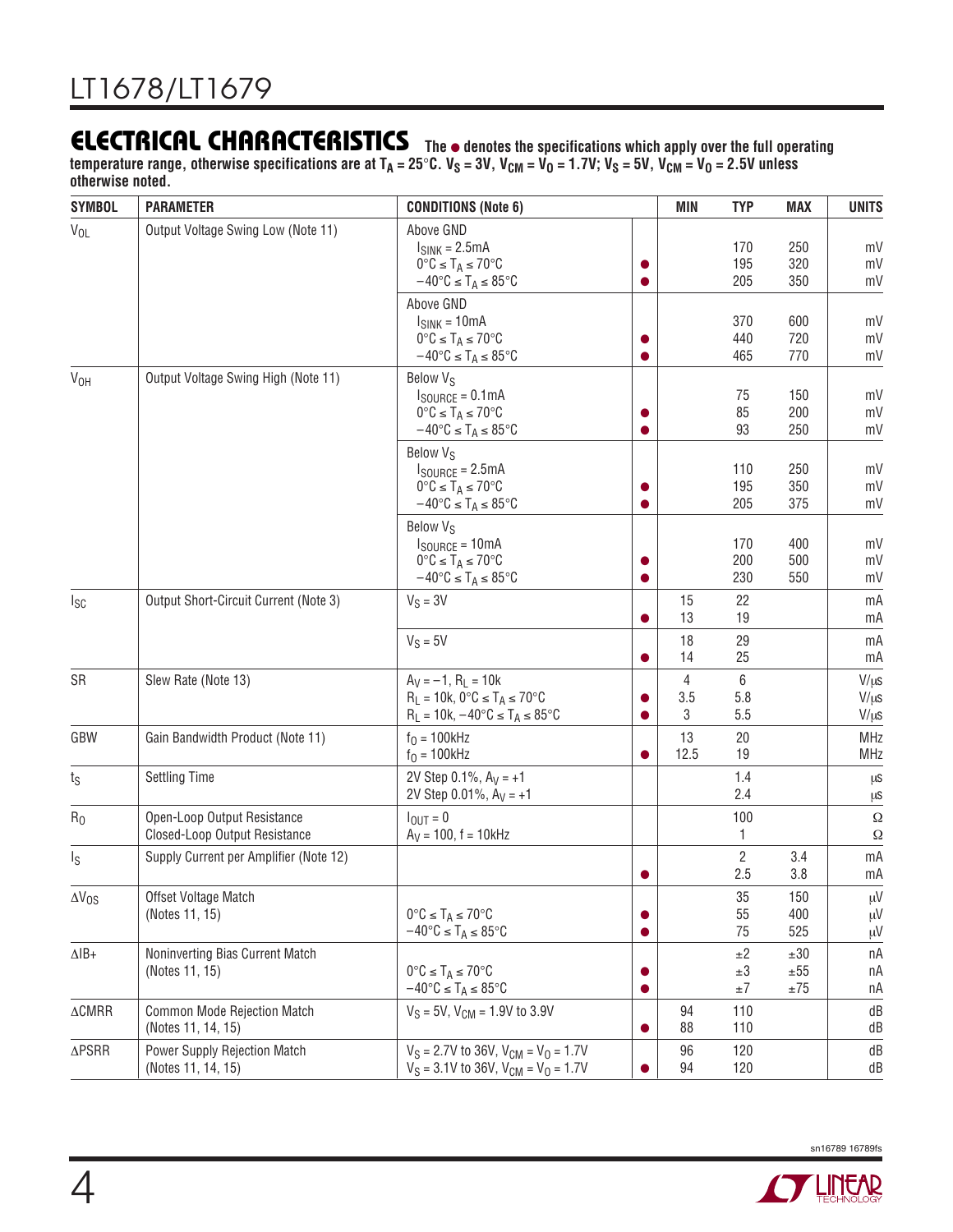## **ELECTRICAL CHARACTERISTICS The** ● **denotes the specifications which apply over the full operating**

**temperature range, otherwise specifications are at TA = 25**°**C. VS =** ±**15V, VCM = VO = 0V unless otherwise noted.**

| <b>SYMBOL</b>                               | <b>PARAMETER</b>                     | <b>CONDITIONS (Note 6)</b>                                   |           | <b>MIN</b>              | <b>TYP</b>     | <b>MAX</b> | <b>UNITS</b>      |
|---------------------------------------------|--------------------------------------|--------------------------------------------------------------|-----------|-------------------------|----------------|------------|-------------------|
| $V_{OS}$                                    | Input Offset Voltage                 |                                                              |           |                         | 20             | 150        | μV                |
|                                             |                                      | $0^{\circ}C \leq T_A \leq 70^{\circ}C$                       |           |                         | 30             | 350        | μV                |
|                                             |                                      | $-40^{\circ}$ C $\leq$ T <sub>A</sub> $\leq$ 85 $^{\circ}$ C |           |                         | 45             | 420        | μV                |
| $\Delta V_{OS}$<br>$\overline{\Delta Temp}$ | Average Input Offset Drift (Note 10) |                                                              |           |                         | 0.40           | 3          | µV/°C             |
| l <sub>B</sub>                              | Input Bias Current                   |                                                              |           |                         | ±2             | ±20        | nA                |
|                                             |                                      | $0^{\circ}C \leq T_A \leq 70^{\circ}C$                       |           |                         | $\pm 3$        | ±35        | nA                |
|                                             |                                      | $-40^{\circ}$ C $\leq$ T <sub>A</sub> $\leq$ 85 $^{\circ}$ C |           |                         | $\pm 7$        | ±50        | nA                |
| $I_{OS}$                                    | Input Offset Current                 |                                                              |           |                         | 3              | 25         | nA                |
|                                             |                                      | $0^{\circ}C \leq T_A \leq 70^{\circ}C$                       |           |                         | 5              | 35         | nA                |
|                                             |                                      | $-40^{\circ}$ C $\leq$ T <sub>A</sub> $\leq$ 85 $^{\circ}$ C | O         |                         | 8              | 55         | nA                |
| $e_n$                                       | Input Noise Voltage                  | 0.1Hz to 10Hz (Note 7)                                       |           |                         | 90             |            | nV <sub>P-P</sub> |
|                                             |                                      | $V_{CM} = 15V$                                               |           |                         | 180            |            | $nV_{P-P}$        |
|                                             |                                      | $V_{CM} = -15V$                                              |           |                         | 1600           |            | $nV_{P-P}$        |
|                                             | Input Noise Voltage Density          | $f_0 = 10$ Hz                                                |           |                         | 4.4            |            | $nV/\sqrt{Hz}$    |
|                                             |                                      | $V_{CM} = 15V$ , $f_0 = 10Hz$                                |           |                         | 6.6            |            | $nV/\sqrt{Hz}$    |
|                                             |                                      | $V_{CM} = -15V$ , $f_0 = 10Hz$                               |           |                         | 19             |            | $nV/\sqrt{Hz}$    |
|                                             |                                      | $f0 = 1$ kHz                                                 |           |                         | 3.9            | 5.5        | $nV/\sqrt{Hz}$    |
|                                             |                                      | $V_{CM} = 15V$ , $f_0 = 1kHz$                                |           |                         | 5.3            |            | $nV/\sqrt{Hz}$    |
|                                             |                                      | $V_{CM} = -15V$ , $f_0 = 1kHz$                               |           |                         | 9              |            | $nV/\sqrt{Hz}$    |
| $i_{n}$                                     | <b>Input Noise Current Density</b>   | $f_0 = 10$ Hz                                                |           |                         | 1.2            |            | pA/ $\sqrt{Hz}$   |
|                                             |                                      | $f0 = 1$ kHz                                                 |           |                         | 0.3            |            | pA/ $\sqrt{Hz}$   |
| <b>V<sub>CM</sub></b>                       | Input Voltage Range (Note 16)        |                                                              | $\bullet$ | $-13.3$                 |                | 14         | V                 |
| $R_{IN}$                                    | Input Resistance                     | Common Mode                                                  |           |                         | $\overline{2}$ |            | $G\Omega$         |
| $C_{\text{IN}}$                             | Input Capacitance                    |                                                              |           |                         | 4.2            |            | pF                |
| <b>CMRR</b>                                 | Common Mode Rejection Ratio          | $V_{CM} = -13.3V$ to 14V                                     |           | 100                     | 130            |            | dB                |
|                                             |                                      |                                                              |           | 96                      | 124            |            | dB                |
| <b>PSRR</b>                                 | Power Supply Rejection Ratio         | $V_S = \pm 1.7V$ to $\pm 18V$                                |           | 106                     | 130            |            | dB                |
|                                             |                                      |                                                              |           | 100                     | 125            |            | dB                |
| A <sub>VOL</sub>                            | Large-Signal Voltage Gain            | $R_L = 10k, V_0 = \pm 14V$                                   |           | 3                       | $\overline{7}$ |            | $V/\mu V$         |
|                                             |                                      | $0^{\circ}C \leq T_A \leq 70^{\circ}C$                       |           | $\overline{\mathbf{c}}$ | 6              |            | $V/\mu V$         |
|                                             |                                      | $-40^{\circ}C \leq T_A \leq 85^{\circ}C$                     |           | 1                       | 4              |            | $V/\mu V$         |
|                                             |                                      | $R_L = 2k$ , $V_0 = \pm 13.5V$                               |           | 0.8                     | 1.7            |            | $V/\mu V$         |
|                                             |                                      | $0^{\circ}C \leq T_A \leq 70^{\circ}C$                       |           | 0.5                     | 1.4            |            | $V/\mu V$         |
|                                             |                                      | $-40^{\circ}C \leq T_A \leq 85^{\circ}C$                     |           | 0.4                     | 1.1            |            | $V/\mu V$         |

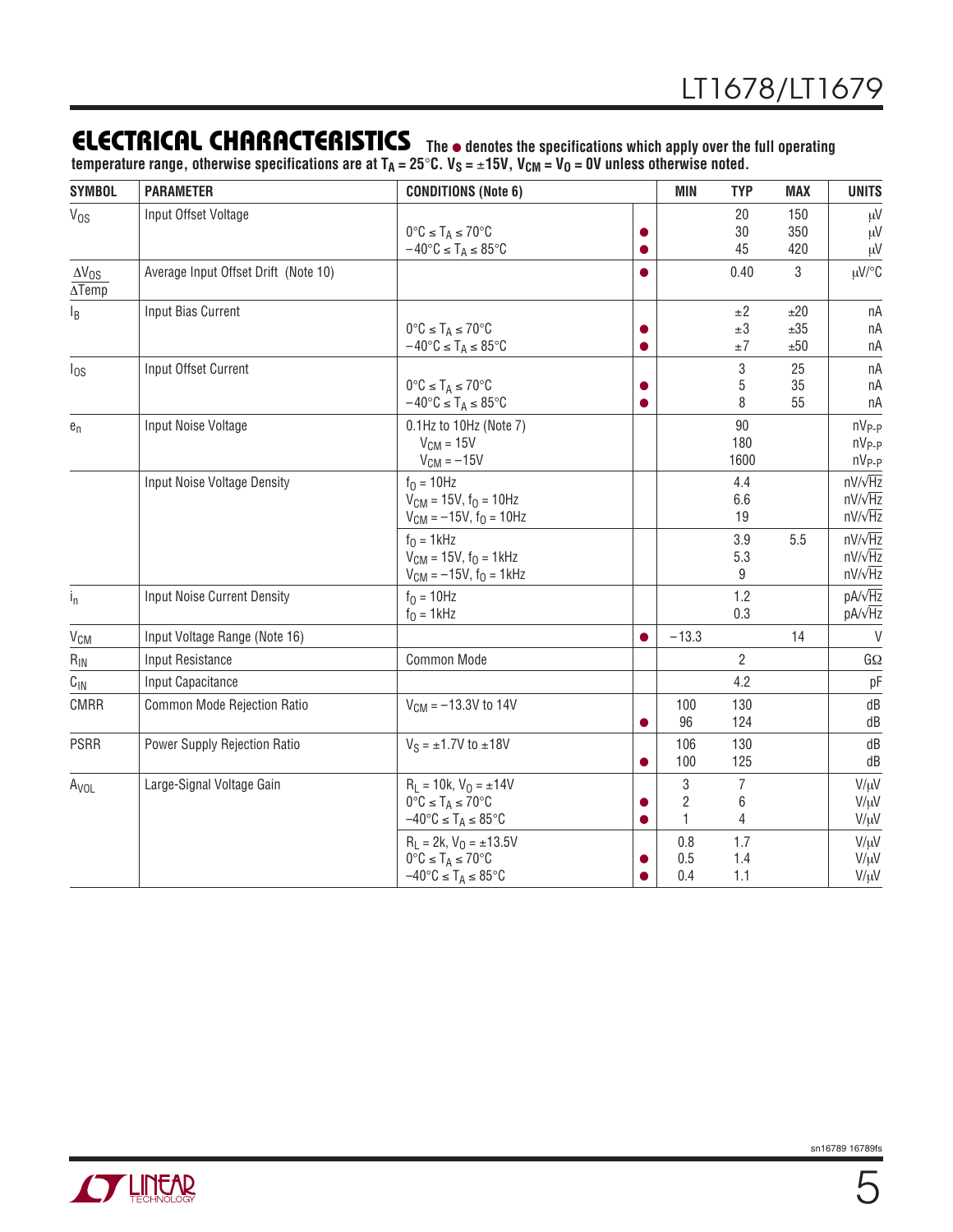**The** ● **denotes the specifications which apply over the full operating temperature range, otherwise specifications are at TA = 25**°**C. VS =** ±**15V, VCM = VO = 0V unless otherwise noted.**

| <b>SYMBOL</b>             | <b>PARAMETER</b>                                             | <b>CONDITIONS (Note 6)</b>                                                                                                                                    |   | MIN           | <b>TYP</b>                    | <b>MAX</b>                  | <b>UNITS</b>                        |
|---------------------------|--------------------------------------------------------------|---------------------------------------------------------------------------------------------------------------------------------------------------------------|---|---------------|-------------------------------|-----------------------------|-------------------------------------|
| $V_{OL}$                  | Output Voltage Swing Low                                     | Above $-VS$<br>$I_{SINK} = 0.1mA$<br>$0^{\circ}C \leq T_A \leq 70^{\circ}C$<br>$-40^{\circ}C \leq T_A \leq 85^{\circ}C$                                       |   |               | 110<br>125<br>130             | 200<br>230<br>260           | mV<br>mV<br>mV                      |
|                           |                                                              | Above $-VS$<br>$I_{SINK} = 2.5mA$<br>$0^{\circ}C \leq T_A \leq 70^{\circ}C$<br>$-40^{\circ}$ C $\leq$ T <sub>A</sub> $\leq$ 85 $^{\circ}$ C                   |   |               | 170<br>195<br>205             | 280<br>350<br>380           | mV<br>mV<br>mV                      |
|                           |                                                              | Above $-VS$<br>$I_{SINK} = 10mA$<br>$0^{\circ}C \leq T_A \leq 70^{\circ}C$<br>$-40^{\circ}C \leq T_A \leq 85^{\circ}C$                                        |   |               | 370<br>440<br>450             | 600<br>700<br>750           | mV<br>mV<br>mV                      |
| V <sub>OH</sub>           | Output Voltage Swing High                                    | Below $+V_S$<br>$I_{\text{SOURCE}} = 0.1 \text{mA}$<br>$0^{\circ}C \leq T_A \leq 70^{\circ}C$<br>$-40^{\circ}C \leq T_A \leq 85^{\circ}C$                     |   |               | 80<br>90<br>100               | 150<br>200<br>250           | mV<br>mV<br>mV                      |
|                           |                                                              | Below $+V_S$<br>$I_{\text{SOURCE}} = 2.5 \text{mA}$<br>$0^{\circ}C \leq T_A \leq 70^{\circ}C$<br>$-40^{\circ}$ C $\leq$ T <sub>A</sub> $\leq$ 85 $^{\circ}$ C |   |               | 110<br>120<br>120             | 200<br>300<br>350           | mV<br>mV<br>mV                      |
|                           |                                                              | Below $+V_S$<br>$I_{\text{SOURCE}} = 10 \text{mA}$<br>$0^{\circ}C \leq T_A \leq 70^{\circ}C$<br>$-40^{\circ}$ C $\leq$ T <sub>A</sub> $\leq$ 85 $^{\circ}$ C  |   |               | 200<br>250<br>250             | 450<br>500<br>550           | mV<br>mV<br>mV                      |
| $I_{SC}$                  | Output Short-Circuit Current (Note 3)                        |                                                                                                                                                               |   | 20<br>15      | 35<br>28                      |                             | mA<br>mA                            |
| SR                        | Slew Rate                                                    | $R_1 = 10k$ (Note 9)<br>$R_L = 10k$ (Note 9) 0°C $\leq T_A \leq 70$ °C<br>$R_L = 10k$ (Note 9) $-40^{\circ}C \leq T_A \leq 85^{\circ}C$                       |   | 4<br>3.5<br>3 | $6\,$<br>5.8<br>5.5           |                             | $V/\mu s$<br>$V/\mu s$<br>$V/\mu s$ |
| GBW                       | Gain Bandwidth Product                                       | $f0 = 100kHz$<br>$f0 = 100kHz$                                                                                                                                |   | 13<br>12.5    | 20<br>19                      |                             | MHz<br><b>MHz</b>                   |
| <b>THD</b>                | <b>Total Harmonic Distortion</b>                             | $R_1 = 2k$ , $A_V = 1$ , $f_Q = 1$ kHz, $V_Q = 20V_{P-P}$                                                                                                     |   |               | 0.00025                       |                             | $\frac{0}{0}$                       |
| ts                        | <b>Settling Time</b>                                         | 10V Step 0.1%, $A_V = +1$<br>10V Step 0.01%, $A_V = +1$                                                                                                       |   |               | 2.7<br>3.9                    |                             | μS<br>μS                            |
| R <sub>0</sub>            | Open-Loop Output Resistance<br>Closed-Loop Output Resistance | $I_{OUT} = 0$<br>$A_V = 100$ , f = 10kHz                                                                                                                      |   |               | 100<br>1                      |                             | $\Omega$<br>$\Omega$                |
| Is                        | Supply Current per Amplifier                                 |                                                                                                                                                               |   |               | 2.5<br>3                      | 3.5<br>4.5                  | mA<br>mA                            |
|                           | <b>Channel Separation</b>                                    | $f = 10$ Hz, $V_0 = \pm 10V$ , $R_1 = 10k$                                                                                                                    |   |               | 132                           |                             | dB                                  |
| $\Delta V_{OS}$           | Offset Voltage Match<br>(Note 15)                            | $0^{\circ}C \leq T_A \leq 70^{\circ}C$<br>$-40^{\circ}C \leq T_A \leq 85^{\circ}C$                                                                            | o |               | 5<br>30<br>45                 | 225<br>525<br>630           | μV<br>$\mu$ V<br>μV                 |
| $\Delta$ IB+              | Noninverting Bias Current Match<br>(Note 15)                 | $0^{\circ}C \leq T_A \leq 70^{\circ}C$<br>$-40^{\circ}C \leq T_A \leq 85^{\circ}C$                                                                            | o |               | $\pm 2$<br>$\pm 3$<br>$\pm 7$ | ±30<br>$\pm 55$<br>$\pm 75$ | пA<br>пA<br>пA                      |
| $\triangle \textsf{CMRR}$ | <b>Common Mode Rejection Match</b><br>(Notes 14, 15)         | $V_{CM} = -13.3V$ to 14V                                                                                                                                      |   | 96<br>92      | 120<br>115                    |                             | dB<br>dB                            |
| $\Delta \mathsf{PSRR}$    | Power Supply Rejection Match<br>(Notes 14, 15)               | $V_S = \pm 1.7V$ to $\pm 18V$                                                                                                                                 |   | 100<br>96     | 123<br>120                    |                             | dB<br>dB                            |

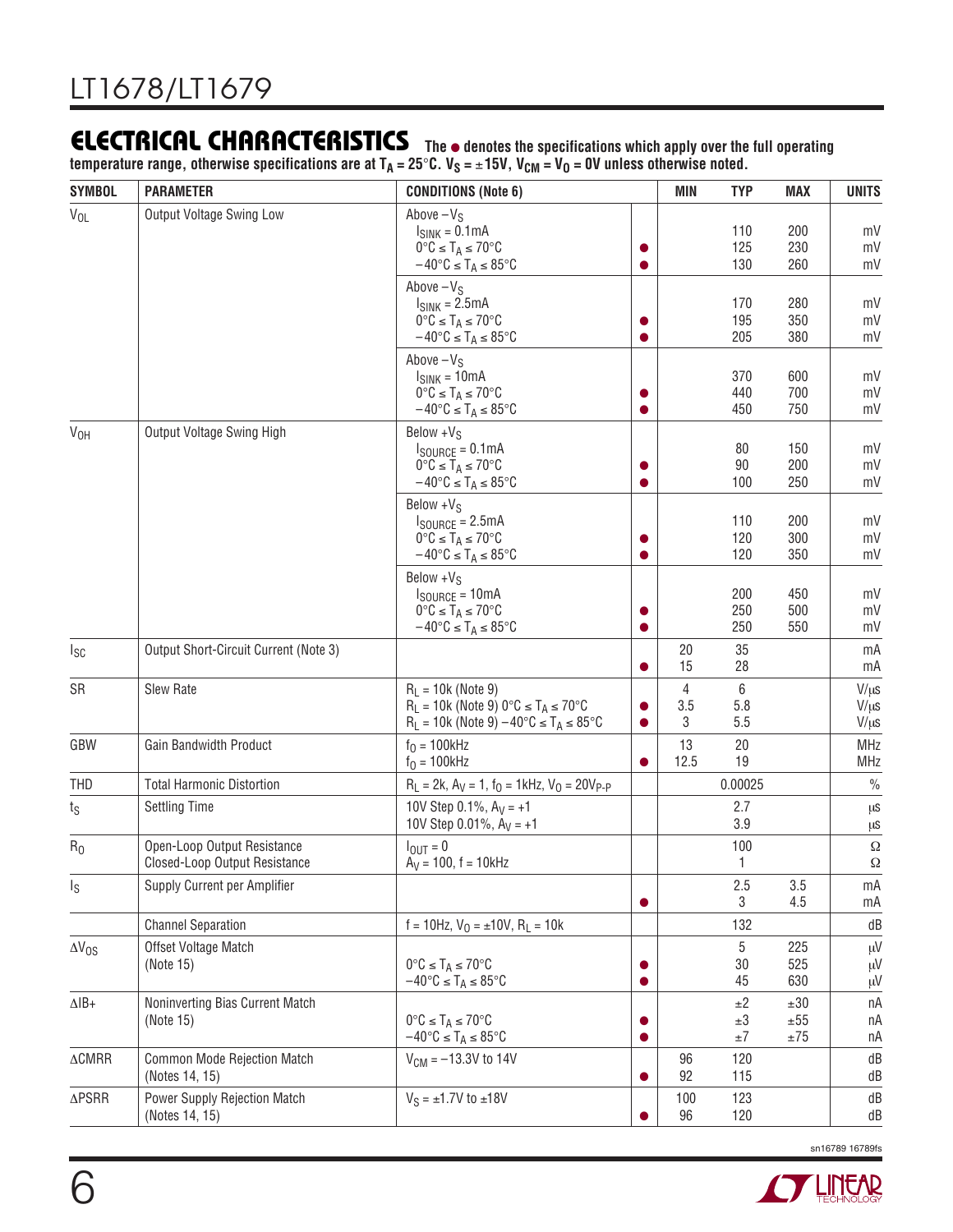**Note 1:** Absolute Maximum Ratings are those values beyond which the life of the device may be impaired.

**Note 2:** The inputs are protected by back-to-back diodes. Current limiting resistors are not used in order to achieve low noise. If differential input voltage exceeds  $\pm$ 1.4V, the input current should be limited to 25mA. If the common mode range exceeds either rail, the input current should be limited to 10mA.

**Note 3:** A heat sink may be required to keep the junction temperature below absolute maximum.

**Note 4:** The LT1678C/LT1679C and LT1678I/LT1679I are guaranteed functional over the Operating Temperature Range of –40°C to 85°C.

**Note 5:** The LT1678C/LT1679C are guaranteed to meet specified performance from 0°C to 70°C. The LT1678C/LT1679C are designed, characterized and expected to meet specified performance from – 40°C to 85°C but is not tested or QA sampled at these temperatures. The LT1678I/ LT1679I are guaranteed to meet specified performance from  $-40^{\circ}$ C to 85°C.

**Note 6:** Typical parameters are defined as the 60% yield of parameter distributions of individual amplifier; i.e., out of 100 LT1678/LT1679s, typically 60 op amps will be better than the indicated specification.

**Note 7:** See the test circuit and frequency response curve for 0.1Hz to10Hz tester in the Applications Information section.

```
Note 8: Noise is 100% tested at ±15V supplies.
```
**Note 9:** Slew rate is measured in  $A_V = -1$ ; input signal is  $\pm 10V$ , output measured at  $\pm$ 5V.

**Note 10:** This parameter is not 100% tested.

**Note 11:**  $V_S = 5V$  limits are guaranteed by correlation to  $V_S = 3V$  and  $V_S = \pm 15V$  tests.

**Note 12:**  $V_S = 3V$  limits are guaranteed by correlation to  $V_S = 5V$  and  $V_S = \pm 15V$  tests.

**Note 13:** Guaranteed by correlation to slew rate at  $V_S = \pm 15V$  and GBW at  $V_S = 3V$  and  $V_S = \pm 15V$  tests.

**Note 14:** ∆CMRR and ∆PSRR are defined as follows:

- 1. CMRR and PSRR are measured in  $\mu$ V/V on the individual amplifiers.
- 2. The difference is calculated between the matching sides in  $\mu$ V/V.
- 3. The result is converted to dB.

**Note 15:** Matching parameters are the difference between amplifiers A and B on the LT1678 and between amplifiers A and D and B and C in the LT1679.

**Note 16:** Input range guaranteed by the common mode rejection ratio test.

# **TYPICAL PERFORMANCE CHARACTERISTICS**







7

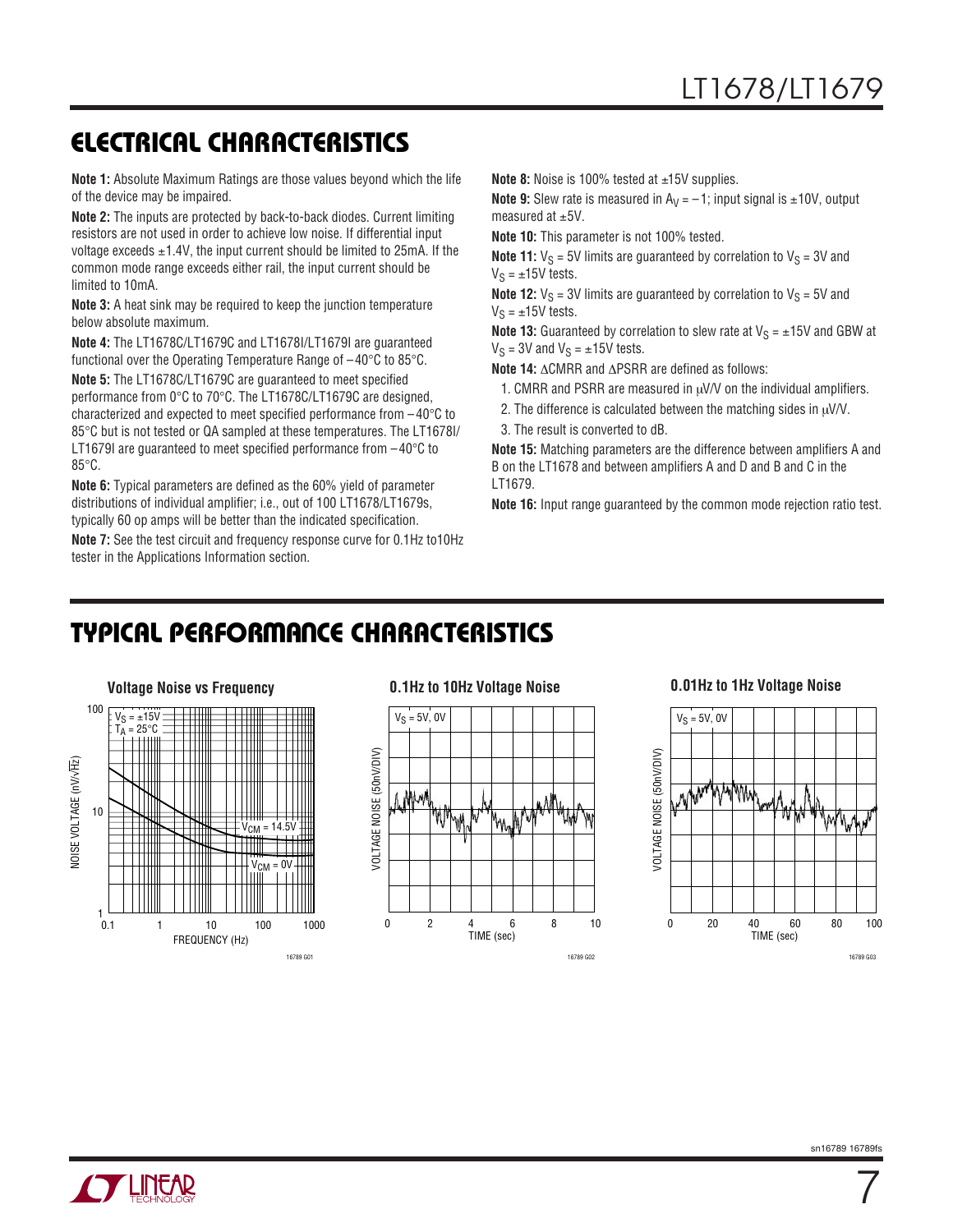# **TYPICAL PERFORMANCE CHARACTERISTICS**



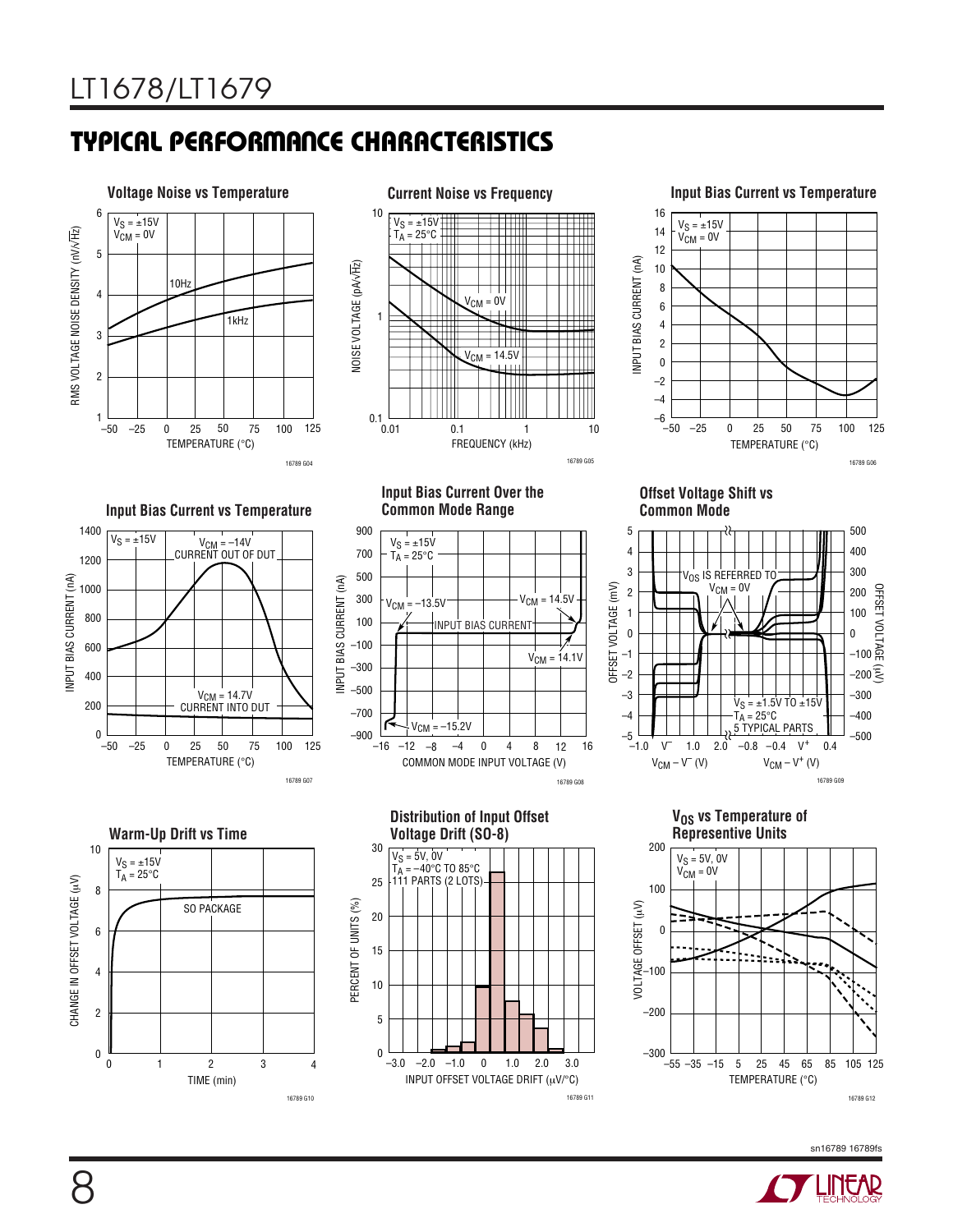## **TYPICAL PERFORMANCE CHARACTERISTICS**



**Y LINEAR** 

9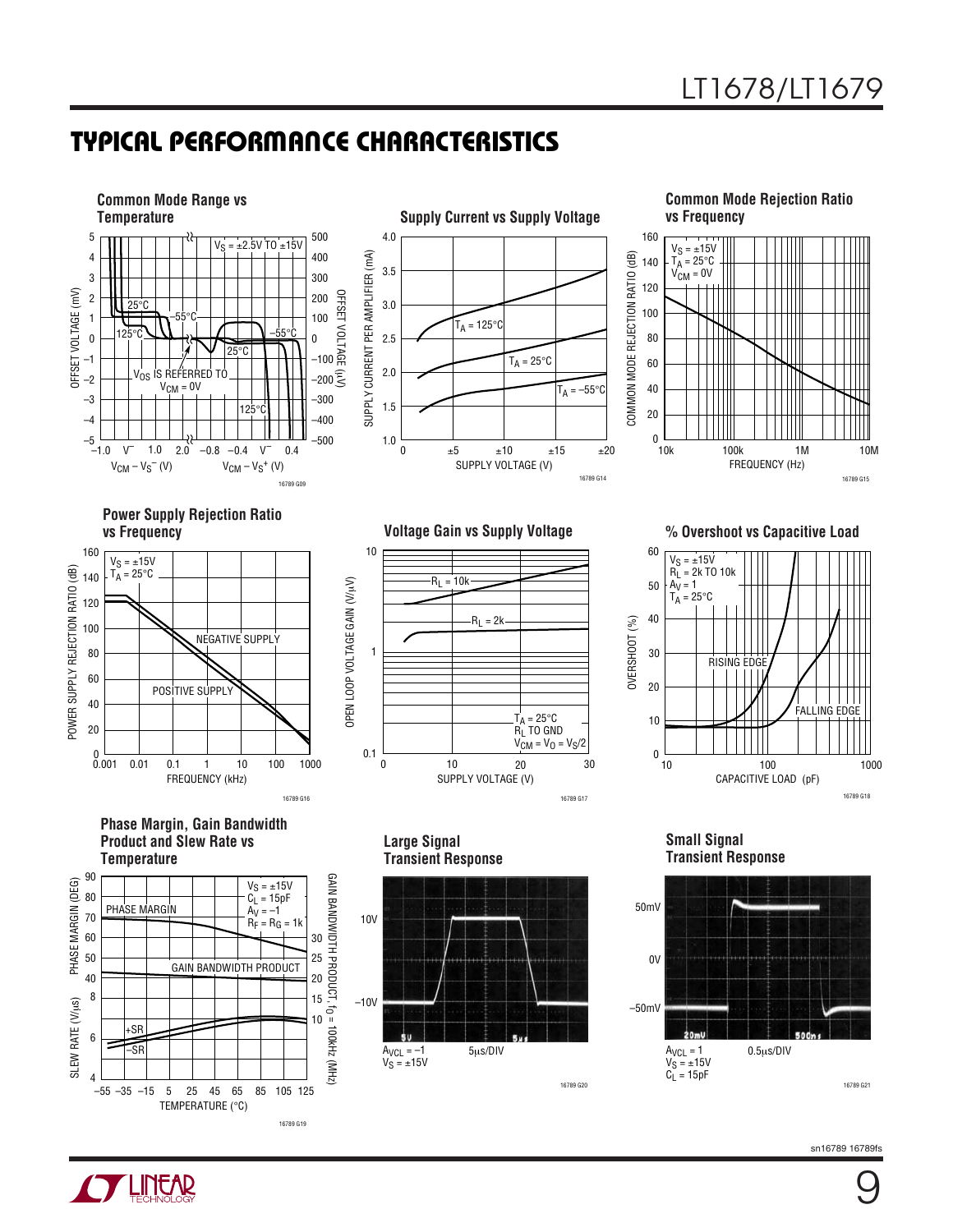10

# **TYPICAL PERFORMANCE CHARACTERISTICS**



sn16789 16789fs 16789 G30

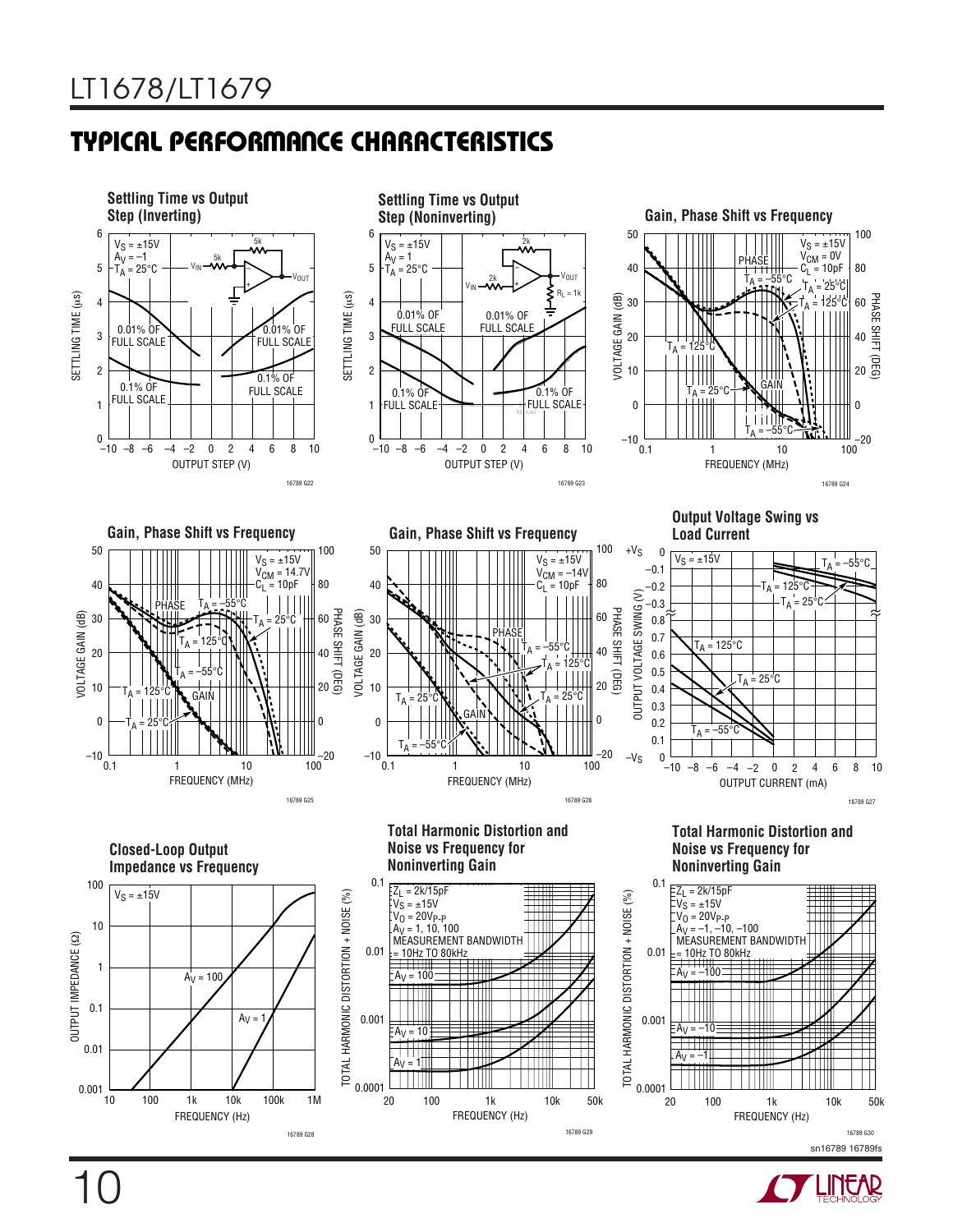# **APPLICATIONS INFORMATION**

#### **Rail-to-Rail Operation**

To take full advantage of an input range that can exceed the supply, the LT1678/LT1679 are designed to eliminate phase reversal. Referring to the photographs shown in Figure 1, the LT1678/LT1679 are operating in the follower mode  $(A_V = +1)$  at a single 3V supply. The output of the LT1678/LT1679 clips cleanly and recovers with no phase reversal. This has the benefit of preventing lock-up in servo systems and minimizing distortion components.



**Figure 1. Voltage Follower with Input Exceeding the Supply** Voltage  $(V_S = 3V)$ 

### **Unity-Gain Buffer Application**

When R<sub>F</sub>  $\leq$  100 $\Omega$  and the input is driven with a fast, largesignal pulse (>1V), the output waveform will look as shown in the pulsed operation diagram (Figure 2).

During the fast feedthrough-like portion of the output, the input protection diodes effectively short the output to the

input and a current, limited only by the output short-circuit protection, will be drawn by the signal generator. With  $R_F \geq 500\Omega$ , the output is capable of handling the current requirements ( $I_1 \le 20$ mA at 10V) and the amplifier stays in its active mode and a smooth transition will occur.

As with all operational amplifiers when  $R_F > 2k$ , a pole will be created with  $R_F$  and the amplifier's input capacitance, creating additional phase shift and reducing the phase margin. A small capacitor (20pF to 50pF) in parallel with  $R_F$ will eliminate this problem.



**Figure 2. Pulsed Operation**

### **Noise Testing**

The 0.1Hz to 10Hz peak-to-peak noise of the LT1678/ LT1679 are measured in the test circuit shown (Figure 3). The frequency response of this noise tester (Figure 4) indicates that the 0.1Hz corner is defined by only one zero. The test time to measure 0.1Hz to 10Hz noise should not exceed ten seconds, as this time limit acts as an additional zero to eliminate noise contributions from the frequency band below 0.1Hz.

Measuring the typical 90nV peak-to-peak noise performance of the LT1678/LT1679 requires special test precautions:

- 1. The device should be warmed up for at least five minutes. As the op amp warms up, its offset voltage changes typically 3µV due to its chip temperature increasing 10°C to 20°C from the moment the power supplies are turned on. In the ten-second measurement interval these temperature-induced effects can easily exceed tens of nanovolts.
- 2. For similar reasons, the device must be well shielded from air currents to eliminate the possibility of thermoelectric effects in excess of a few nanovolts, which would invalidate the measurements.

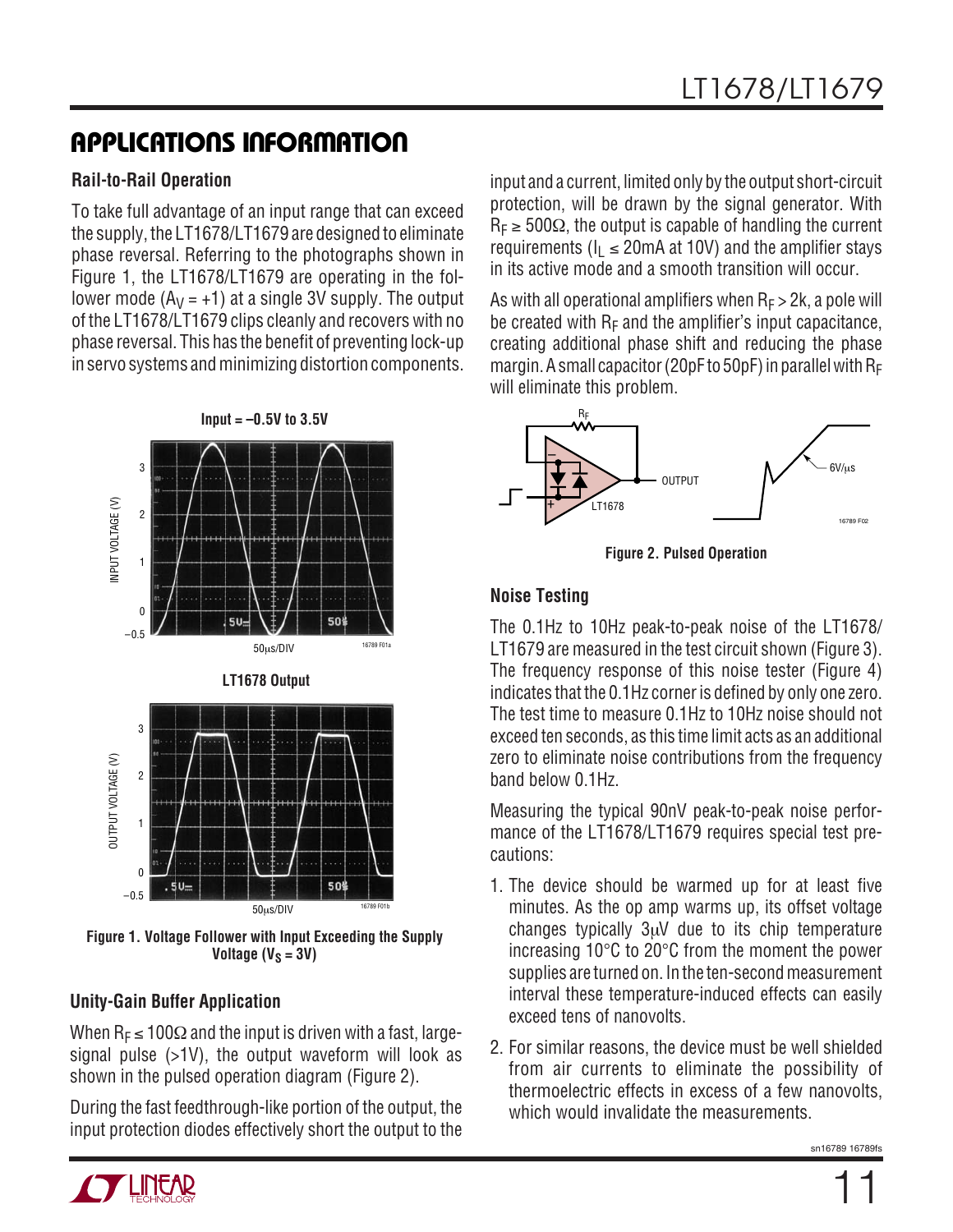# **APPLICATIONS INFORMATION**



**Figure 3. 0.1Hz to 10Hz Noise Test Circuit**

3. Sudden motion in the vicinity of the device can also "feedthrough" to increase the observed noise.

Current noise is measured in the circuit shown in Figure 5 and calculated by the following formula:



**Figure 5.**

The LT1678/LT1679 achieve their low noise, in part, by operating the input stage at 100µA versus the typical 10µA of most other op amps. Voltage noise is inversely proportional while current noise is directly proportional to the square root of the input stage current. Therefore, the LT1678/LT1679's current noise will be relatively high. At low frequencies, the low 1/f current noise corner frequency (≈200Hz) minimizes current noise to some extent.

In most practical applications, however, current noise will not limit system performance. This is illustrated in the Total Noise vs Source Resistance plot (Figure 6) where:



**Figure 4. 0.1Hz to 10Hz Peak-to-Peak Noise Tester Frequency Response**

Total Noise =  $[(op \, amp \, voltage \, noise)^2 + (resistor \, noise)^2]$ + (current noise  $R_S$ )<sup>2</sup>]<sup>1/2</sup>

Three regions can be identified as a function of source resistance:

- (i)  $R_S \le 400\Omega$ . Voltage noise dominates
- (ii) 400Ω ≤ R<sub>S</sub> ≤ 50k at 1kHz 400Ω ≤ R<sub>S</sub> ≤ 8k at 10Hz Resistor Noise Dominates
- (iii) R<sub>S</sub> > 50k at 1kHz R<sub>S</sub> > 8k at 10Hz Current Noise Dominates

Clearly the LT1678/LT1679 should not be used in region (iii), where total system noise is at least six times higher than the voltage noise of the op amp, i.e., the low voltage noise specification is completely wasted. In this region the LT1113 or LT1169 are better choices.

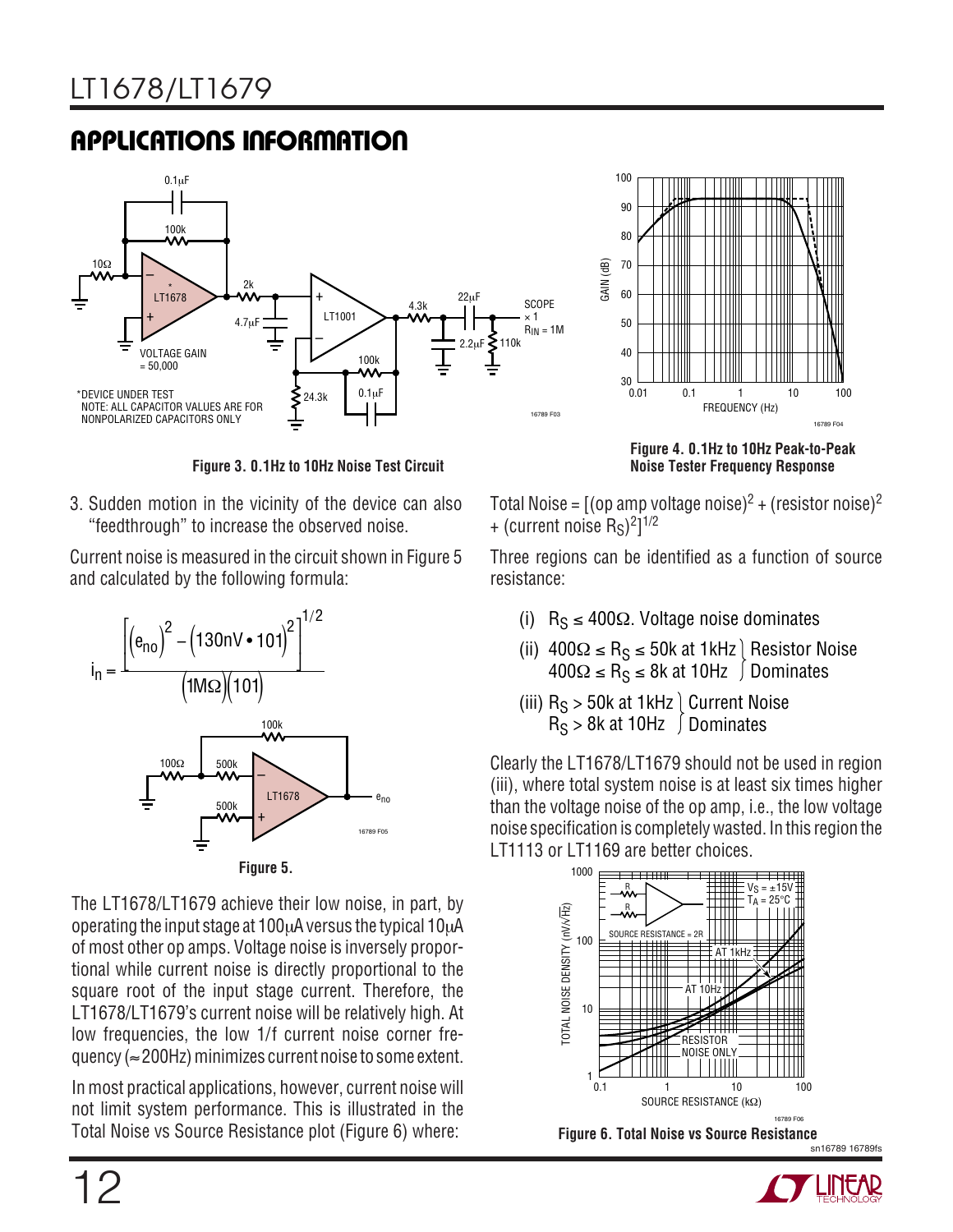# **APPLICATIONS INFORMATION**

#### **Rail-to-Rail Input**

The input common mode range for the LT1678/LT1679 can exceed the supplies by at least 100mV. As the common mode voltage approaches the positive rail  $(+V_S)$ – 0.7V), the tail current for the input pair (Q1, Q2) is reduced, which prevents the input pair from saturating (refer to the Simplified Schematic). The voltage drop across the load resistors  $R_{C1}$ ,  $R_{C2}$  is reduced to less than 200mV, degrading the slew rate, bandwidth, voltage noise, offset voltage and input bias current (the cancellation is shut off).

When the input common mode range goes below 1.5V above the negative rail, the NPN input pair (Q1, Q2) shuts off and the PNP input pair (Q8, Q9) turns on. The offset voltage, input bias current, voltage noise and bandwidth are also degraded. The graph of Offset Voltage Shift vs Common Mode shows where the knees occur by displaying the change in offset voltage. The change-over points are temperature dependent; see the graph Common Mode Range vs Temperature.

#### **Rail-to-Rail Output**

The rail-to-rail output swing is achieved by using transistor collectors (Q28, Q29 referring to the Simplified Schematic) instead of customary class A-B emitter followers for the output stage. The output NPN transistor (Q29) sinks the current necessary to move the output in the negative direction. The change in Q29's base emitter voltage is reflected directly to the gain node (collectors of Q20 and Q16). For large sinking currents, the delta  $V_{BF}$  of Q29 can dominate the gain. Figure 7 shows the change in input voltage for a change in output voltage for different load resistors connected between the supplies. The gain is much higher for output voltages above ground (Q28 sources current) since the change in base emitter voltage of Q28 is attenuated by the gain in the PNP portion of the output stage. Therefore, for positive output swings (output sourcing current) there is hardly any change in input voltage for any load resistance. Highest gain and best linearity are achieved when the output is sourcing current, which is the case in single supply operation when the load is ground referenced. Figure 8 shows gains for both sinking and sourcing load currents for a worst-case load of 600Ω.





**Figure 7. Voltage Gain Split Supply Figure 8. Voltage Gain Single Supply**

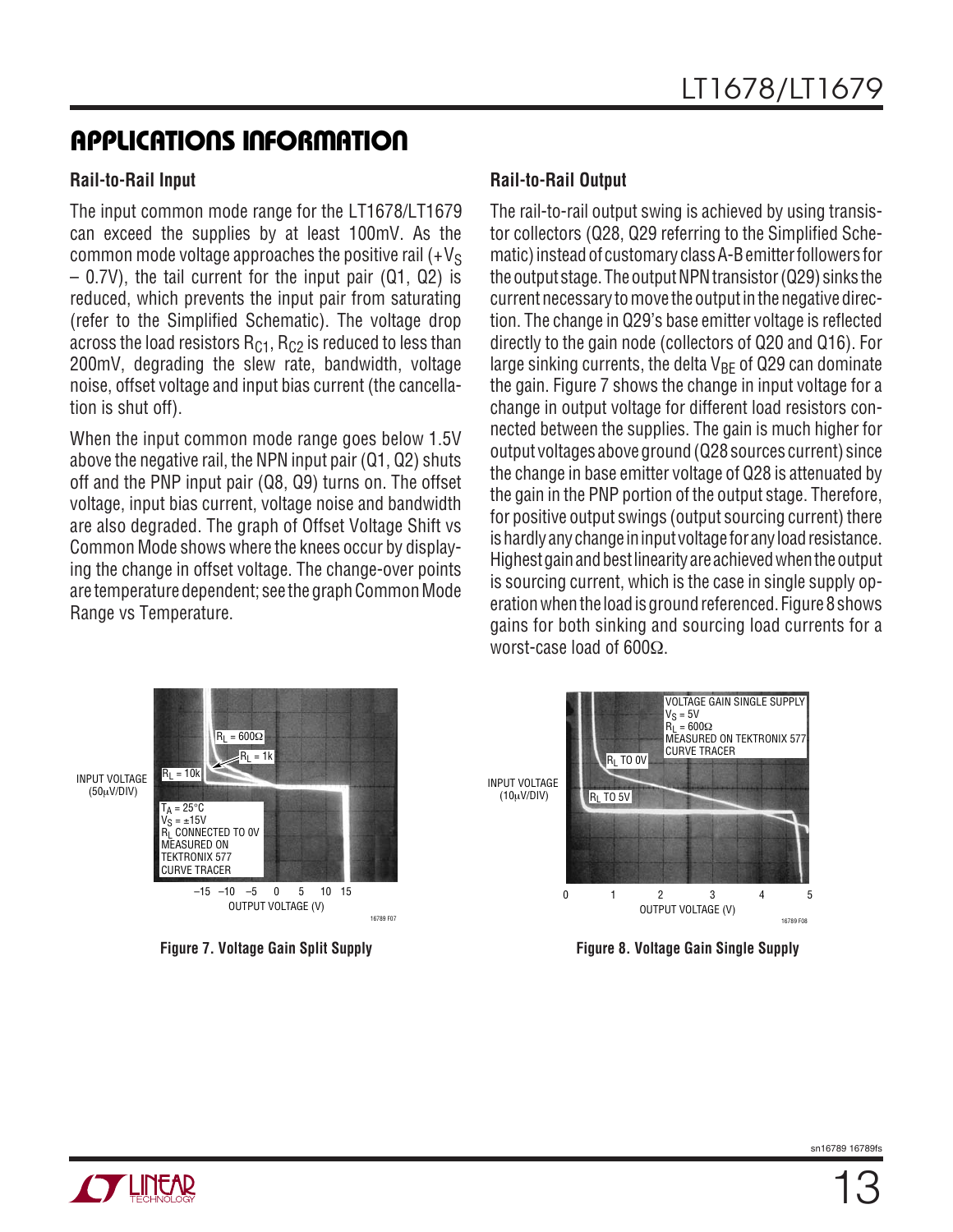# **SIMPLIFIED SCHEMATIC**



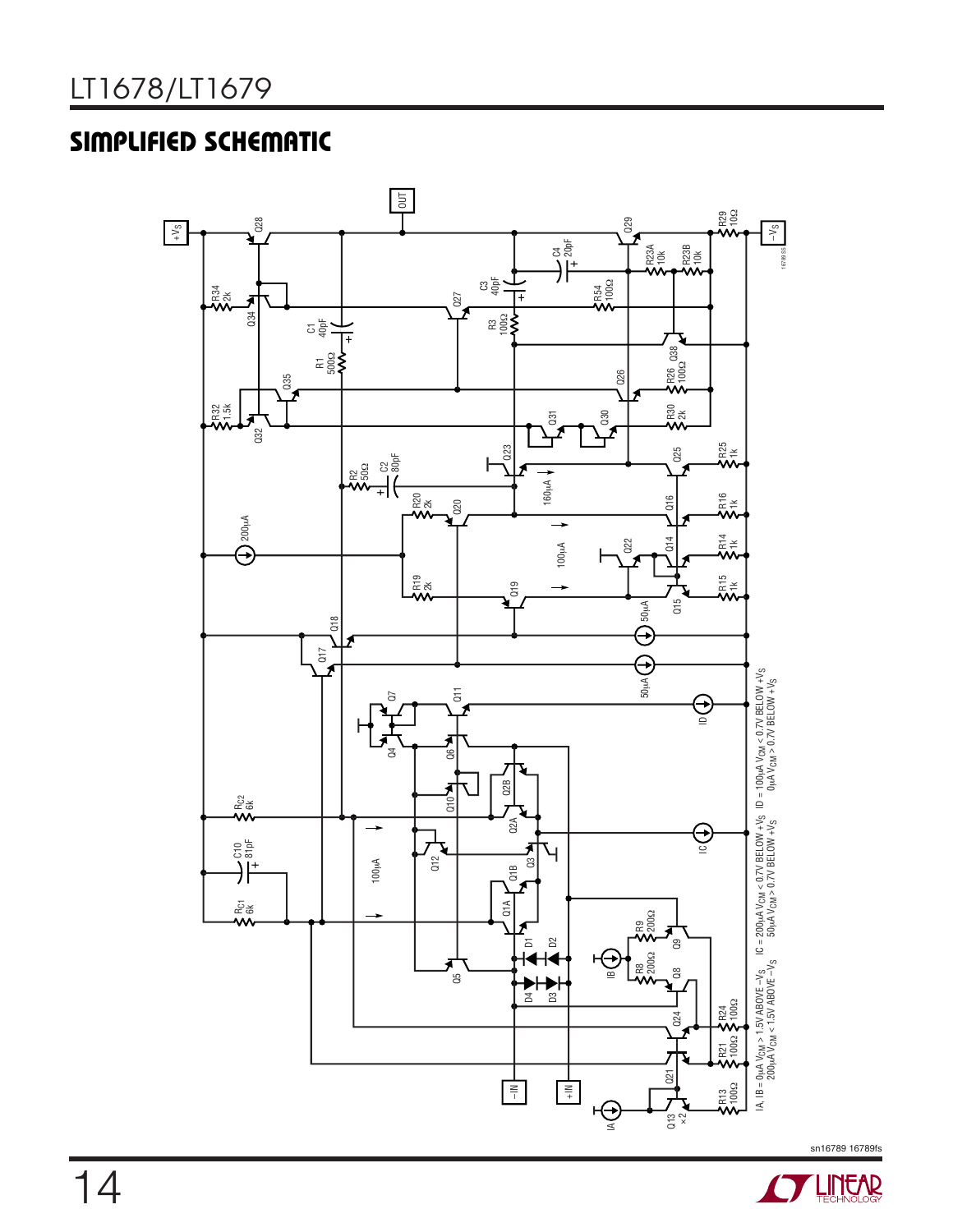## **U PACKAGE DESCRIPTIO**



**S8 Package 8-Lead Plastic Small Outline (Narrow .150 Inch)** (Reference LTC DWG # 05-08-1610)

**S Package 14-Lead Plastic Small Outline (Narrow .150 Inch)** (Reference LTC DWG # 05-08-1610)

.337 – .344  $.045 \pm .005$  $(8.560 - 8.738)$ .050 BSC NOTE 3  $\frac{1}{\sqrt{2}}$ 8 14 13 12 11 10 9 N F Ħ F N 245  $.160 \pm .005$ MIN .150 – .157  $.228 - .244$  $(\overline{5.791} - 6.197)$ (3.810 – 3.988) NOTE 3 1 2 3 N/2 N/2  $.030 \pm .005$ 5 6 7  $\begin{array}{ccc} \square & \square & \square \\ \square & \square & \square \\ \square & \square & \square \end{array}$  TYP  $\frac{1}{1}$ 目 RECOMMENDED SOLDER PAD LAYOUT  $.010 - .020$  $\frac{.010 - .020}{(0.254 - 0.508)}$  × 45°  $.053 - .069$  $(\overline{1.346 - 1.752})$ .004 – .010  $.008 - .010$  $(0.101 - 0.254)$  $(0.203 - 0.254)$  $0^\circ - 8^\circ$  TYP  $.014 - .019$ .050  $.016 - .050$  $(0.355 - 0.483)$  $(1.270)$  $(0.406 - 1.270)$ TYP BSC

sn16789 16789fs

S14 0502



Information furnished by Linear Technology Corporation is believed to be accurate and reliable. However, no responsibility is assumed for its use. Linear Technology Corporation makes no representation that the interconnection of its circuits as described herein will not infringe on existing patent rights.

INCHES

3. THESE DIMENSIONS DO NOT INCLUDE MOLD FLASH OR PROTRUSIONS. MOLD FLASH OR PROTRUSIONS SHALL NOT EXCEED .006" (0.15mm)

1. DIMENSIONS IN **MILLIMETERS** 

2. DRAWING NOT TO SCALE

NOTE: